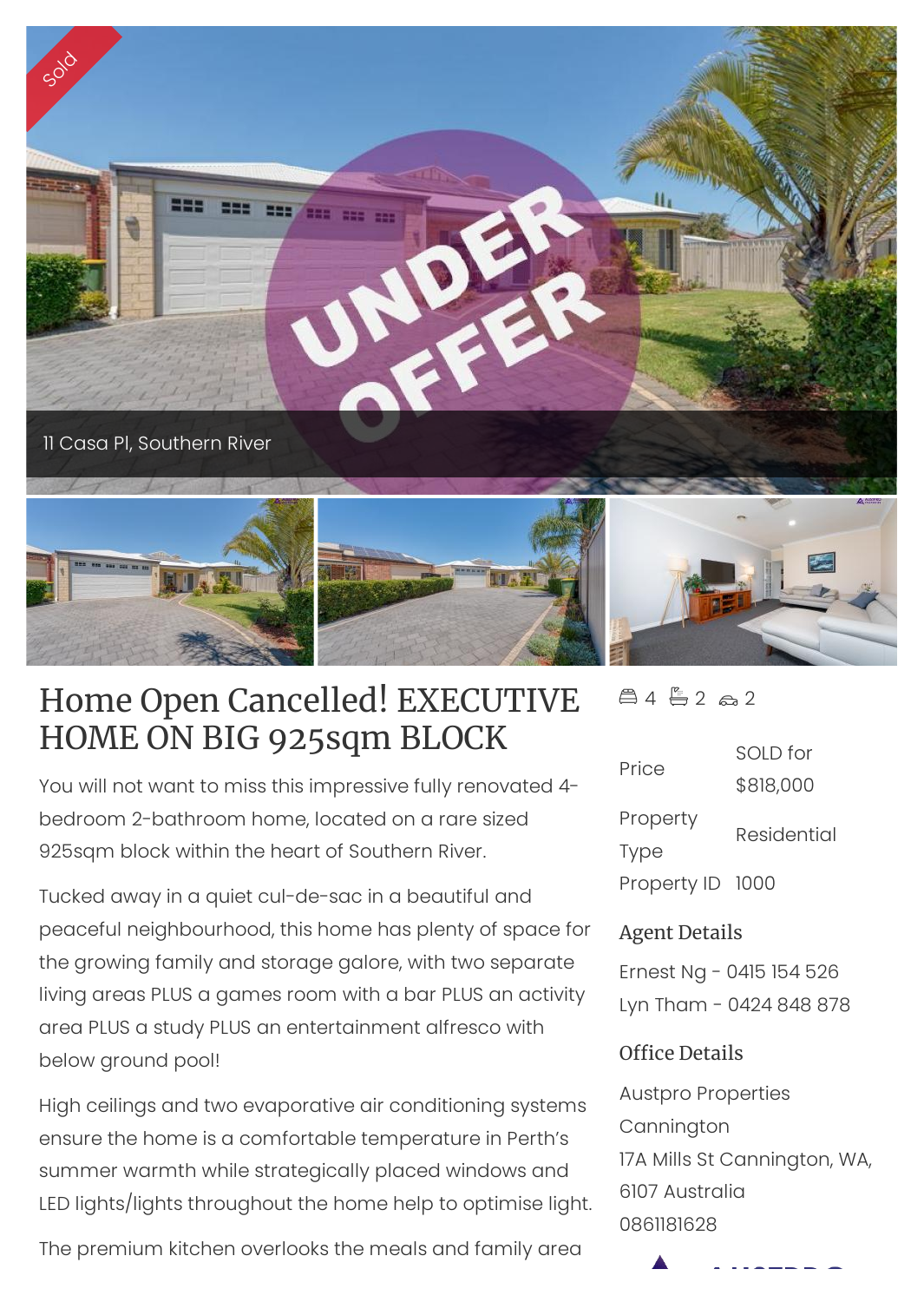and offers its own pantry, a floating island breakfast bar, stone benchtops, modern stainless-steel appliances, dedicated space for an extra wide fridge, a microwave nook, a quality Euromaid stainless-steel dishwasher, built-in water filtration system, plenty of power points and a shoppers entry straight to the spacious double-car garage.

The spacious garage has room for tools and a workbench and offers direct access to the undercover alfresco.

The massive master bedroom has a great location at the front of the home and features a walk-in robe, direct access to the ensuite bathroom and well-placed elegant bay windows to draw in light. The spacious ensuite bathroom features a large shower, "his-and-hers" style vanity with stone benchtop and a luxurious spa bath.

The laundry is fantastic – with an ultra-long L-shaped laundry bench, easy access to the backyard, and a walk-in linen cupboard just next to it for all your laundry needs.

Out the back of this property – there is a large undercover alfresco, paved flooring, a below ground pool, a garden with dedicated veggie garden beds along its perimeter, a garden shed, a large area with a side gate that is directly accessible from the front of the home. The drive through access is perfect for trailer, boat, jet ski or additional vehicles.

Property Features include:

-Three additional double sized bedrooms all with built in robes

-The family bathroom has a separate bath and shower unit and vanity.

-Toilet off laundry

-Near new carpets to all 4 bedrooms, home theatre, study, and activity area

-34 course ceilings in main living area/meals/kitchen

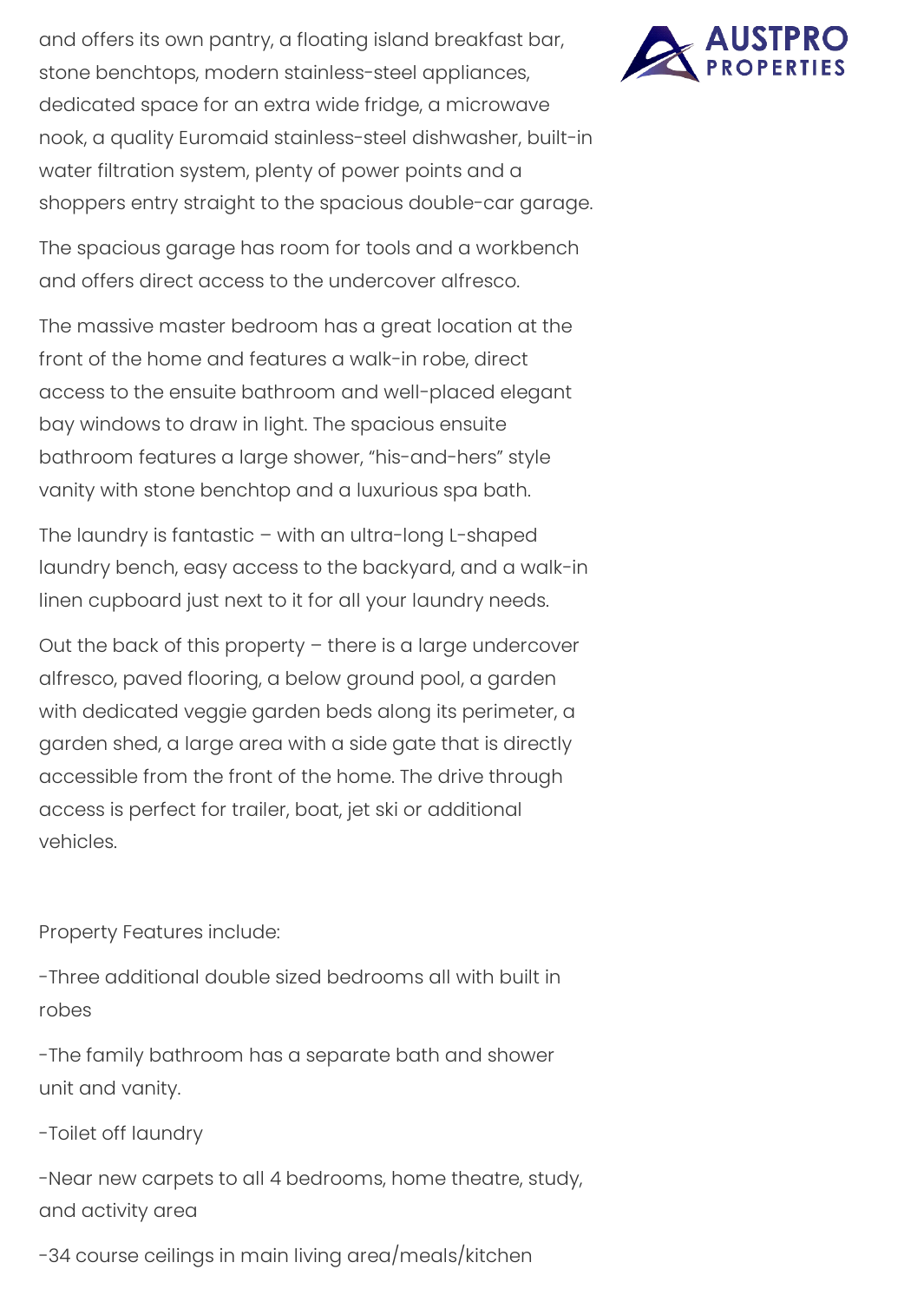-31 course ceilings in rest of the house

-Skylight in the main living area and kitchen

-Ducted vacuum throughout

-2x storeroom, one linen cupboard and one broom cupboard

-Westinghouse 900mm stove and rangehood and 600mm stainless steel oven

-Low maintenance front and back gardens with bore reticulation

-Solar HWS

-6.6kw solar system

-Multiple power-points

-Foxtel connections

-Items installed not too long ago: retic controller and pump, pool pump and chlorinator, pool fences, paving around the pool, kitchen appliances, vanity unit in ensuite, garden shed, carpets, led lights

Location Features:

This fantastic property is nearby to a range of parks including a short walk to the beautiful Greentree Drive Reserve.

It's near a range of schools including Bletchley Park Primary School, Canning Vale College, Harrisdale Senior High School (within the catchment area), Harrisdale Primary School, Providence Christian College, Ashburton Drive Primary School, and Southern River College.

Local shopping destinations include Southern River Shopping Centre, the Vale Shopping Centre, the newly constructed Southern River Square Shopping Centre anchored by Coles, McDonald's and Chemist Warehouse, Stockland Harrisdale Shopping Centre and Ashburton